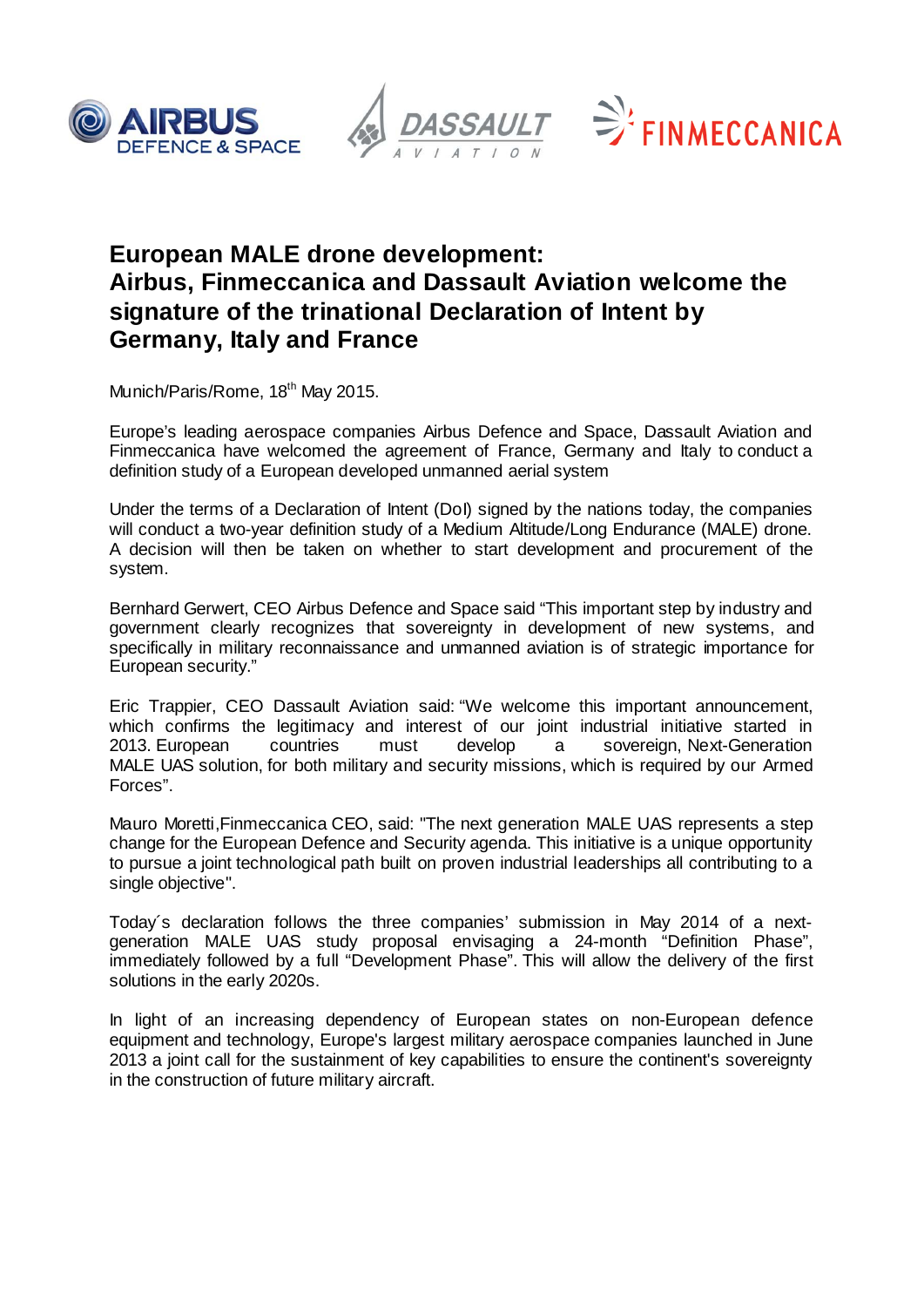#### **About the MALE 2020 Definition Phase**

A definition phase focuses on tailoring new developments to customer requirements. It is the first phase of a system development and serves to reduce financial and development risk to a minimum – thanks to a ""trade-off" process -before the launch of the subsequent full scale development addressing with the customers key issues such as competitiveness, sovereignty, growth potential, compliance with joint requirements or certification. Usually a definition phase involves customer countries, their armed forces, procurement agencies and industries.

#### **About "MALE 2020"**

The "MALE 2020" Project foresees the development of an European Unmanned Aerial System for long-endurance missions at medium flight altitudes (MALE). Besides being an answer to European armed forces' requirements, it will take into account the need to optimize the difficult budgetary situation through pooling of research and development funding. With a sovereign European development, critical requirements around the certification of drones are inherently built into the programme from the onset. MALE 2020 is orientated to foster the development of high technologies and contribute to sustaining key competencies and jobs within Europe.

#### **About Airbus Defence and Space**

Airbus Defence and Space is a division of Airbus Group formed by combining the business activities of Cassidian, Astrium and Airbus Military. The new division is Europe's number one defence and space enterprise, the second largest space business worldwide and among the top ten global defence enterprises. It employs more than 38,000 employees generating revenues of approximately  $\in$ 13 billion per year.

#### **About Dassault Aviation**

With over 8,000 military and civil aircraft delivered to 83 countries over the last 60 years, logging some 28 million hours in flight, Dassault Aviation has built up expertise recognized worldwide in the design, development, sale and support of all types of aircraft, ranging from the Rafale fighter to the high-end Falcon family of business jets and military drones. Dassault Aviation posted sales of 4.59 billion euros in 2013, and has nearly 11,600 employees.

#### **About Finmeccanica**

Italy's leading manufacturer in the high technology sector and among the top ten global players in Aerospace, Defence and Security, in 2014 Finmeccanica generated revenues of about 14 billion Euro. With 273 locations and production facilities in 20 countries, Finmeccanica is a multinational and multicultural group which boasts a significant presence in four domestic markets: Italy, the United Kingdom, the U.S. and Poland. Finmeccanica's core business activities are in the following sectors: Helicopters (AgustaWestland), Defence Electronics and Security (Selex ES, DRS Technologies), Aeronautics (Alenia Aermacchi). The company also has a significant position in Space (Telespazio, Thales Alenia Space), Defence Systems (OTO Melara, WASS, MBDA) and Transportation (Ansaldo STS, AnsaldoBreda).

### **Press Contacts:**

## **Airbus Defence and Space**

Florian Taitsch Mobile : +49 (0) 151 16831052 E-mail : [florian.taitsch@airbus.com](mailto:florian.taitsch@airbus.com)

Alain Dupiech Mobile :+33 (0)7 86 29 54 71 E-mail : alain.dupiech@airbus.com

Kieran Daly Mobile : +34 689 669 661 E-mail : kieran.daly.external@airbus.com